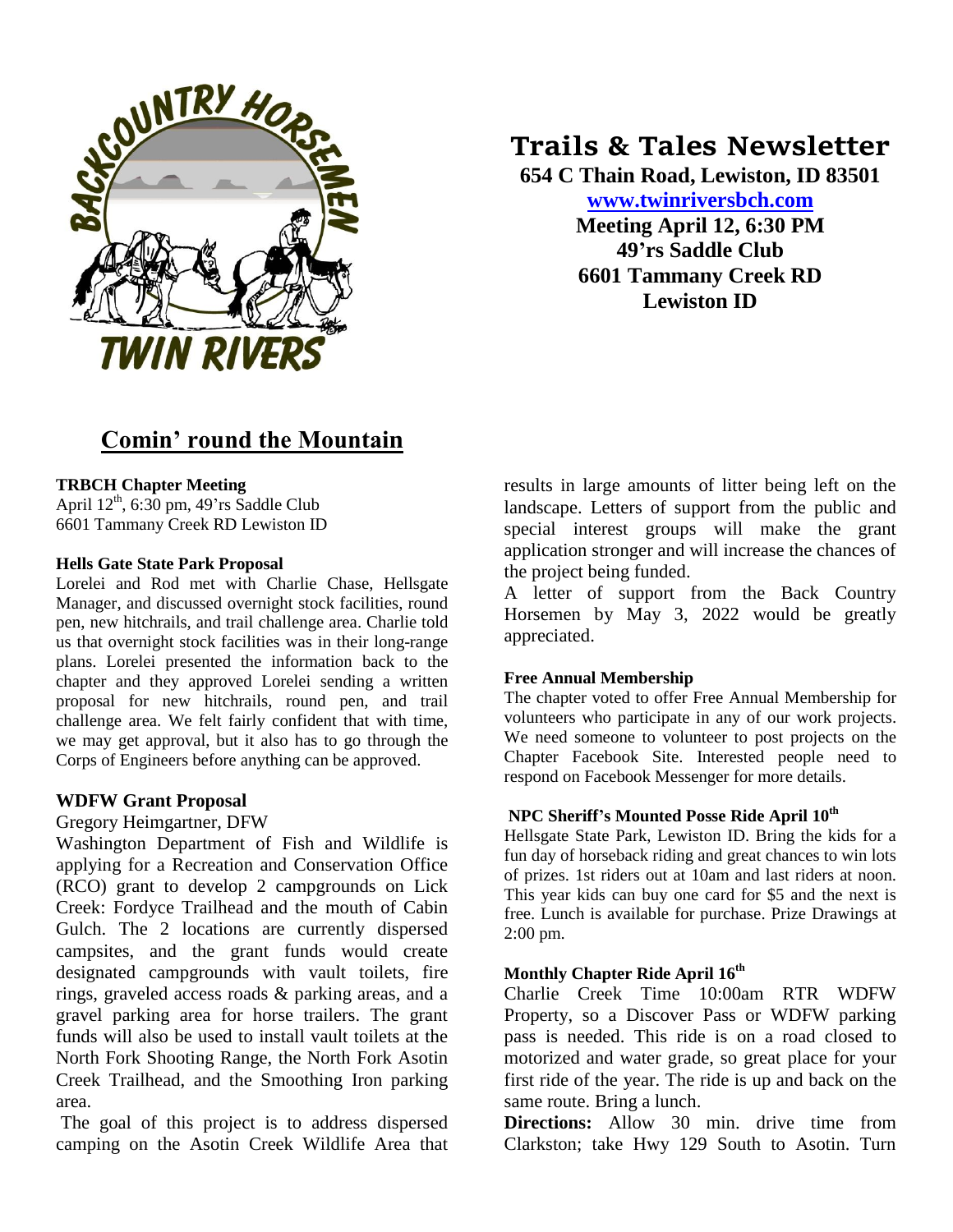right before the bridge over Asotin Creek on (Beaumaster Drive) Asotin Creek Rd. #110. When you come to a "Y" keep right and stay at creek level. This road will change back and forth from paved to gravel. The second time it changes to paved at a cattle guard you there.

#### **Fordyce Trail Clearing Project April 24**

9:00 am RTR. We will make plans to attack the project after we see how many show up. WDFW Discover Pass or Access Parking Pass is required. If you don't have a pass, carpooling may be possible. We will be brushing and logging out the trail. Power tools are allowed. We will be bringing the chapter chainsaw, brush cutter and hedge trimmers. Please bring your hand loppers if you have one. If anyone has an electric chainsaw, it would really help. We will need at least one other pack animal for the first aid kits. Bring lunch, drinking water and gloves and long sleeve shirts as some of the brush has thorns. This area burned last year and we anticipate a lot of down material to clear. Lorelei McNamee is trail boss. **Directions:** Allow one hour drive time, From Clarkston, take Hwy 129 South to Asotin. Turn right before the bridge over Asotin Creek on (Beaumaster Drive) Asotin Creek Rd. #110. When you come to a "Y" keep right and stay at creek level. This road will change back and forth from paved to gravel. The third time it changes to paved at a "y" intersection. Go right on Lick Fork Rd. #181. Follow this for a few miles and you will go past a couple barns on the right and cattle guards. After the second barn, look for ED FORDYCE

TRAIL sign along the left side of the road, a hitchrail, and a large grassy area. You are there!

#### **John's Creek Work Project April 30-May 1**

Meet at John's CR trailhead at 9:00 am ready to ride by 9:30! These trails,  $\#$  478 Blue Ridge,  $\#401$ Frank Brown, #407 Snoose can be cleared with chainsaws and are a combined length of 8.5 miles, a loop ride. It is 14.5 miles past John's Creek Trailhead to Leggett Creek Campground on your left. There is no overnight camping at the John's Creek Trailhead, but overnight camping is allowed at Leggett Creek Campground, a primitive campsite with only a vault toilet, there are no stock facilities. Be sure to bring Certified Feed. Potluck Sat. night. If you cannot make the whole weekend, feel free to join for Sat. or Sunday only. Rod Parks Trailboss **Directions:** From Lewiston, take HWY 95 South to

Grangeville, turn left on Hwy 13 (73 miles) drive thru town to Grangeville-Salmon Rd and turn right. At Mt. Idaho Grade Road turn left and follow down to a stop sign at Hwy 14. Go straight up South Fork Clearwater River to John's Cr Trailhead on your left side of Hwy 14, 22.4 miles from Grangeville. Figure two hours driving time from Lewiston. It is 14.5 miles past John's Creek Trailhead to Leggett Creek Campground on your left.

#### **TRBCH Fun Ride June 4th Kruze Meadows**

**Open to the Public.** Mark your Calendars! Youths Hands are Free with Adult Purchased Hand. Details coming next Month.

### **Over The Hill**

#### **First Aid/CPR Training Mar. 5 & 6**

Thank you to Dan Flannagan and Avista Utilities for providing us a location and training materials to be Recertified in First Aid/CPR. There were 15 members attending over the two days of training.

#### **Annual Chile Ride March 13th**

Great weather and a great turnout made this a fantastic day to ride, socialize, and enjoy the potluck. We had 23 riders and five members that came to enjoy the day. Two families became members and we hope to see them on future activities.

#### **Cummings Creek Trail Work Project April 2nd**

We got a late start Saturday, but ended up with nine members and 14 head of stock heading up the trail. We split into two crews and felt like we really accomplished a lot until we headed back at three o'clock. What we did looked like a road compared to what it was before we

started. Three of us camped out for the night at Spring Campground and had arrangements to head back up Sunday. We had seven members and 10 head of stock and again split into two work groups. At two o'clock, we were worn out and decided to ride up the trail to see how much more work was needed. There is still a lot to clear, so hope we can take on another section next year. Thanks to everyone that showed up and worked so hard.

#### **2022 Idaho State Convention**

Hosted by Cache Peak BCHI March 18 & 19 at Burley ID. Seven TRBCH members attended the convention. BCHA had a resolution to hire a money manager to invest money in the BCHA Legal Fund. After discussion, the delegates voted down the resolution as presented due to lack of more information. BCHI delegates approved a letter demanding that BCHA return to the original Volunteer Hours Form. In 2021 BCHA came out with a new form that eliminated many of the